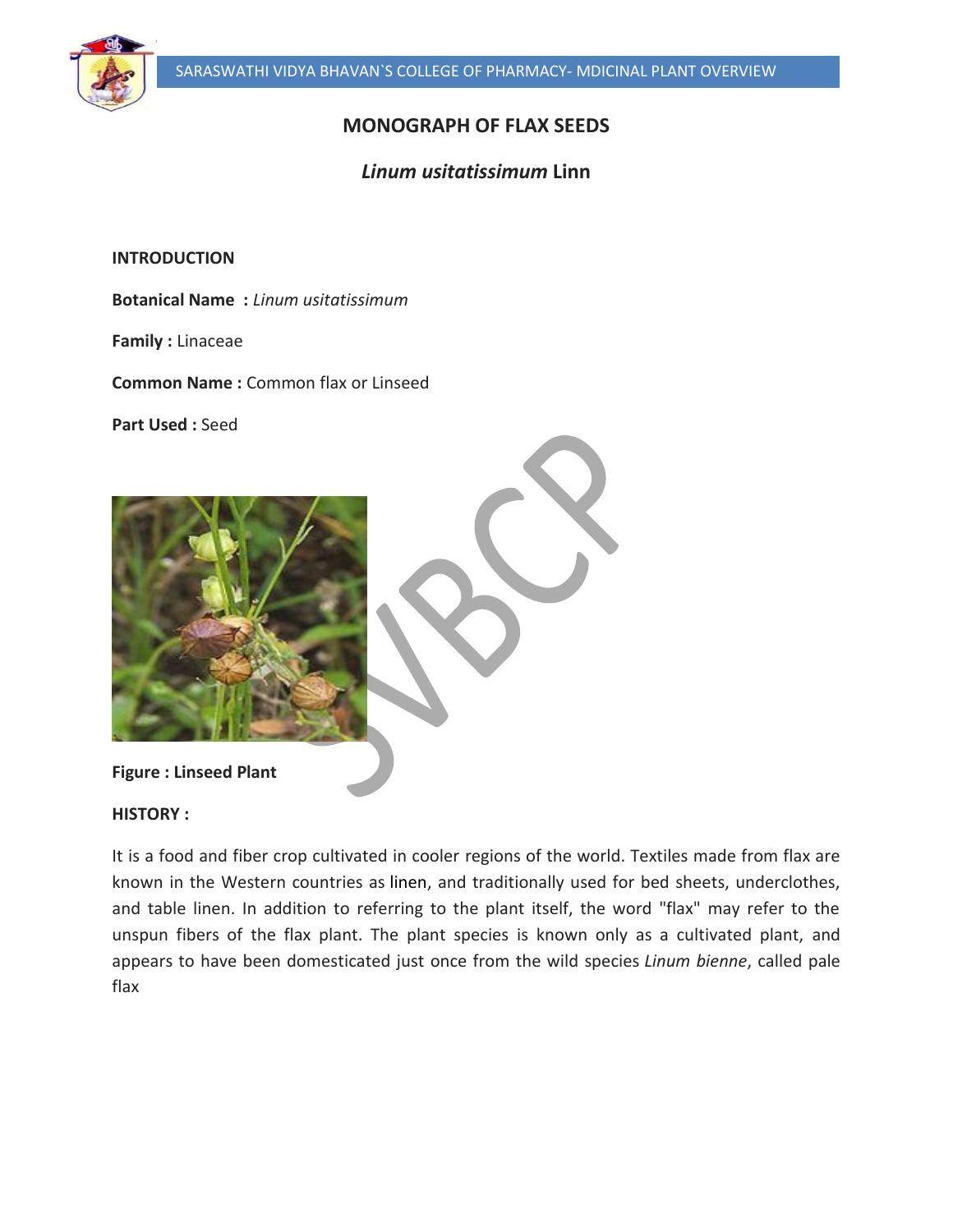

## **GEOGRAPHICAL SOURCE :**

It is cultivated extensively as a source of fibres in Algeria, Egypt, Greece, Italy and Spain; as a source of oil in Afghanistan, India and Turkey; and in Russia (now CIS – countries) for both oil and fibre. It is also found in several temperate and tropical zones.

#### **CULTIVATION AND COLLECTION :**

The crop is sown either broadcast or is drilled in lines 20 to 30cm apart. It does best on clay loams, deep clayey black soils. Areas with the annual rainfall ranging from 45-75cm are best suited for its cultivation. The linseed crop starts, maturing by the middle of February, depending on winter spread and sowing time. Harvesting is done when the crop is ripe with a sickle or by uprooting the plants. When the fibre is also desired along with seed, the harvesting of the crop is done at the stage of capsule maturity even when the crop is light green.

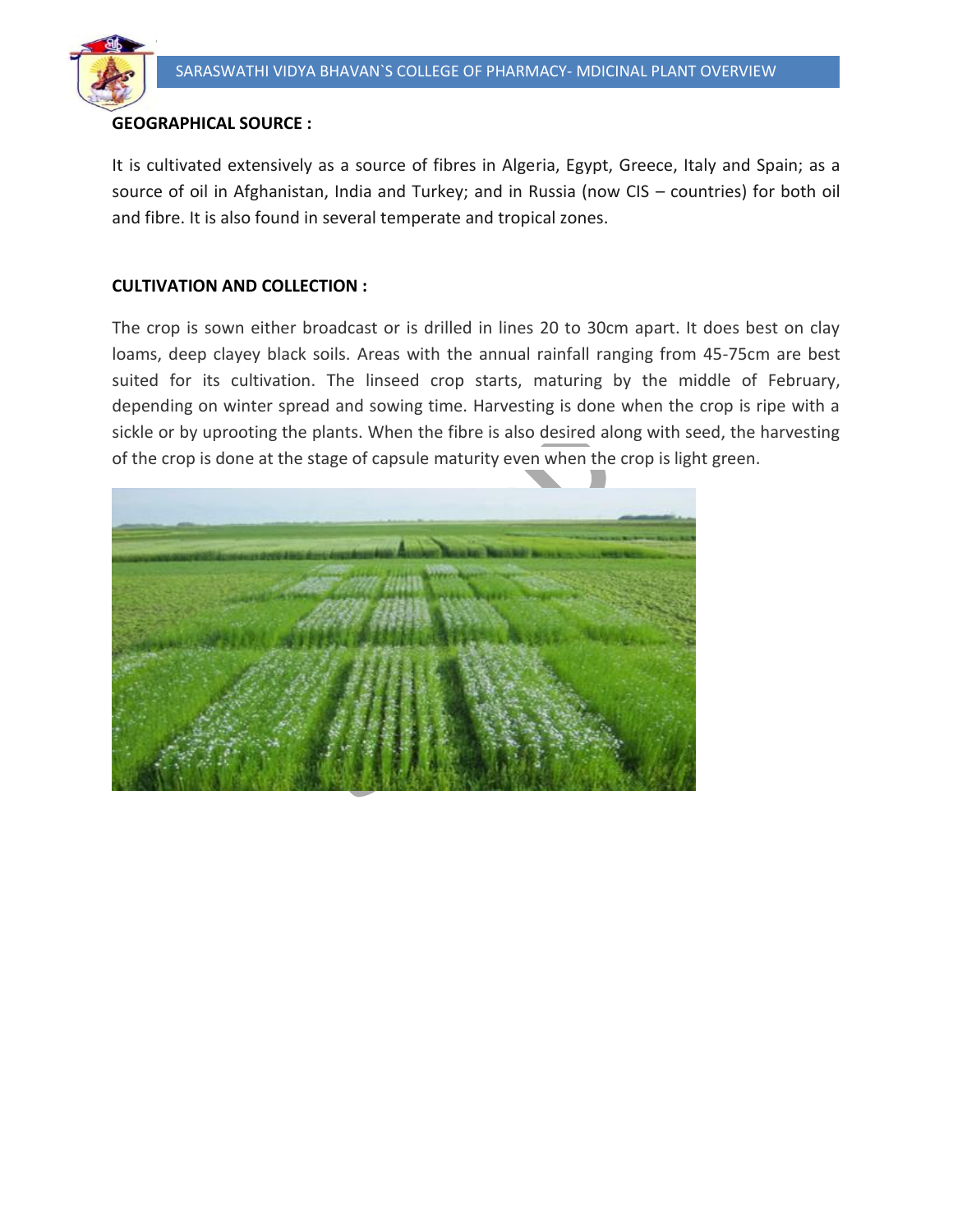

### **DESCRIPTION**

#### **MACROSCOPY**

- **Colour** : Reddish brown
- **Odour** : Characteristic odour
- **Shape** : Oval and strongly flattened
- $\bullet$  **Size** : Length = 4-6 mm; Width = 2-3 mm.

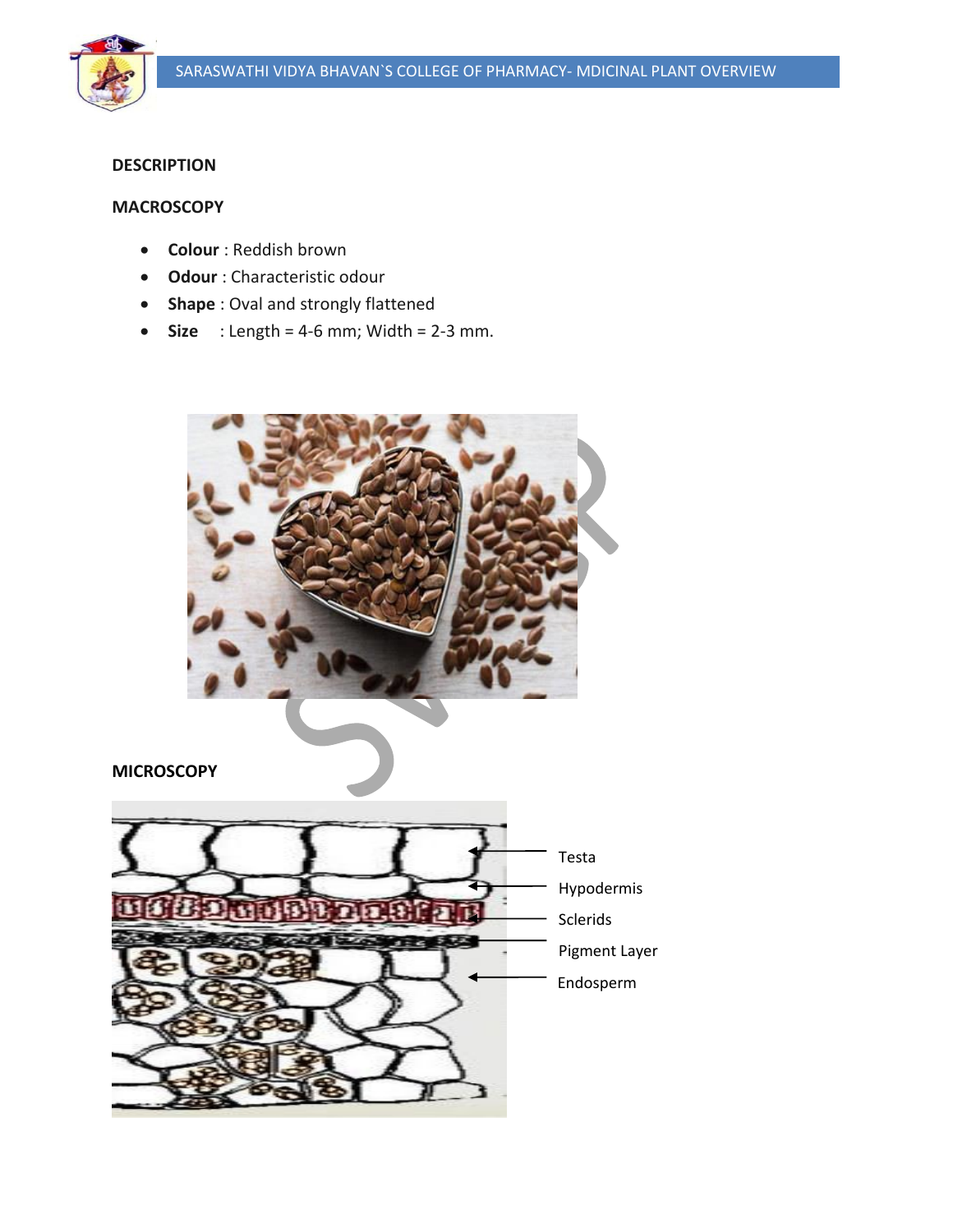

## **Transverse section of Linseed Testa:**

(A) Outer Coat: Outer integument

- Epidermis: Single layer, polygonal tabular cells with thin anticlinical walls filled with mucilage
- Subepidermis: One or two layers of cylindrical collenchymas

(B) Inner Coat: Inner Integument

- Sclerenchymatous layer: Longitudnally elongated, lignified sclerides, 120-190µ long and  $14 - 17\mu$  wide, thick walled, pitted, very small lumen
- Parenchymatous layer: One or two layers, thin tangentially elongated collapsed parenchymatous cells
- Pigment layer: Single layer of flattened polygonal pigment cells with reddish brown contents
- Endosperms: Polyhedral , cellulosic parenchyma with oil globules and aleurone grains.
- Aleurone grains: upto 20  $\mu$  in diameter with globoid crystals
- Cotyledon: Cells and cell contents are similar to endosperm

## **POWDERED CHARACTERISTICS**





- 1 Sclereid cells crossing over parenchyma,
- 2 Thick walled elongated cells of sclerenchyma layer
- 3 Pigment cells dark brown,
- 4 Epidermal layer containing mucilage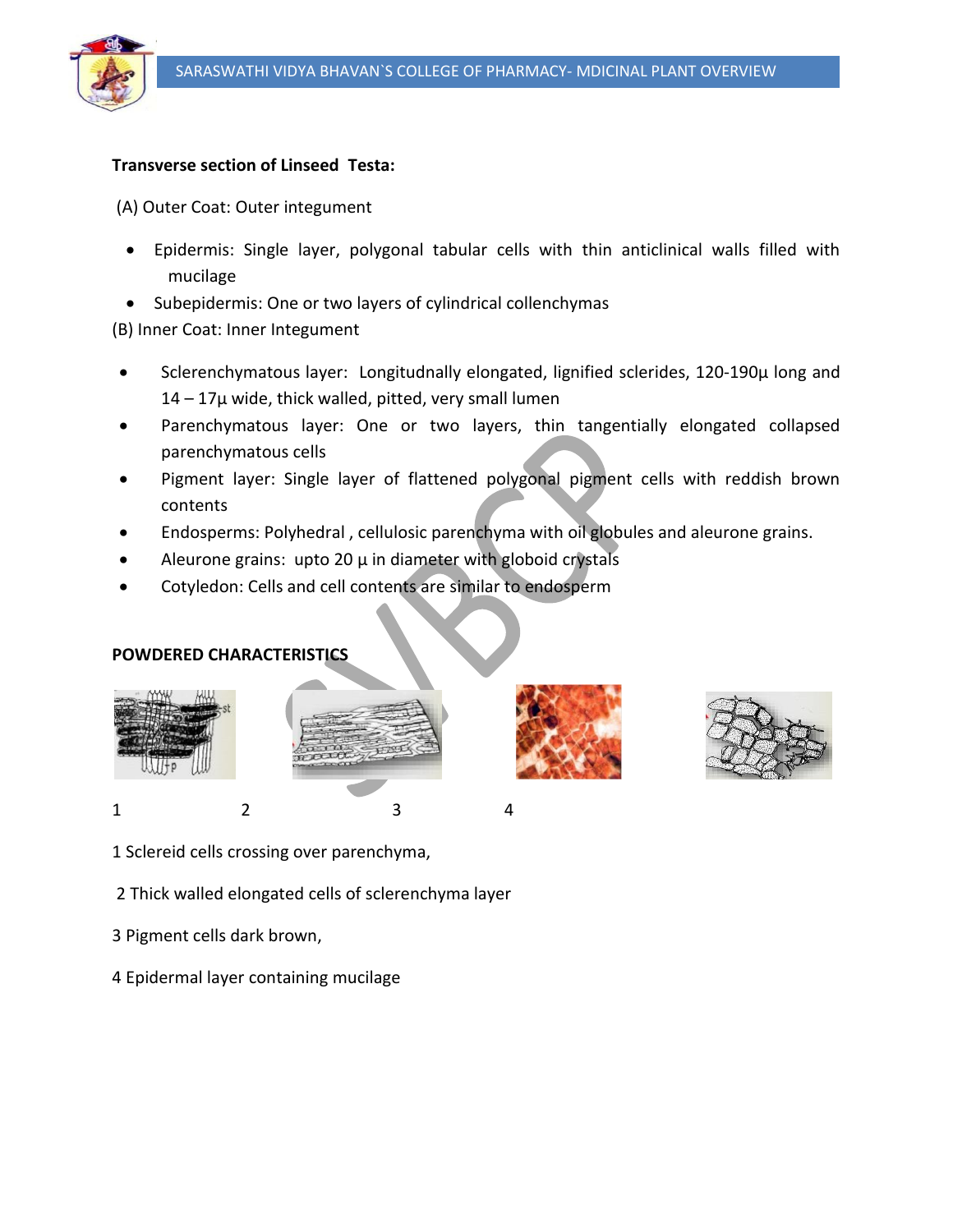

#### **CHEMICAL CONSTITUENTS**

- The ripe seeds of linseed contain **cyanogenetic glycosides** known as *linamarin* (or *phaseolunatin*). **Linamarin** upon enzytmatic hydrolysis yields HCN which actualy renders the seeds highly poisonous.
- The oil of Flaxseed contains about 50% of alpha-linoleic acid along with oleic acid, pcoumaric acid, stearic acid, palmitic acid, arachidic acid, cyanogenic glycosides, sitosterol, campesterol, phytosterols and an enzyme called *linase*.
- Flaxseed is rich in lignans, which contain antioxidant and plant estrogen qualities.
- Omega-3 essential fatty acid is heading the health benefits of Flaxseed with its extremely beneficial effects on heart and its power to resist the incidence of cancerous tumors, discard toxins and bad cholesterol in the system. Flax seed oil contains Omega-6, Omega-9 fatty acids and certain other healthy nutrients.
- Linseed contains Vitamin B1, B2, B3 and B5 along with calcium, magnesium, zinc, selenium, phosphorus, iron, manganese, potassium, about 29% of carbohydrates, 18% of protein and a massive 95% of fiber.



#### **CHEMICAL TEST**

 The mucilage of linseed seed gives a distinct red colour on being treated with Ruthenium Red Solution.

#### **THERAPEUTIC USES**

- Therapeutically, the linseed oil is mostly recommended for the external applications only; liments and lotions.
- It is employed in the treatment of scabies and other skin disease in combination with pure flowers of sulphur.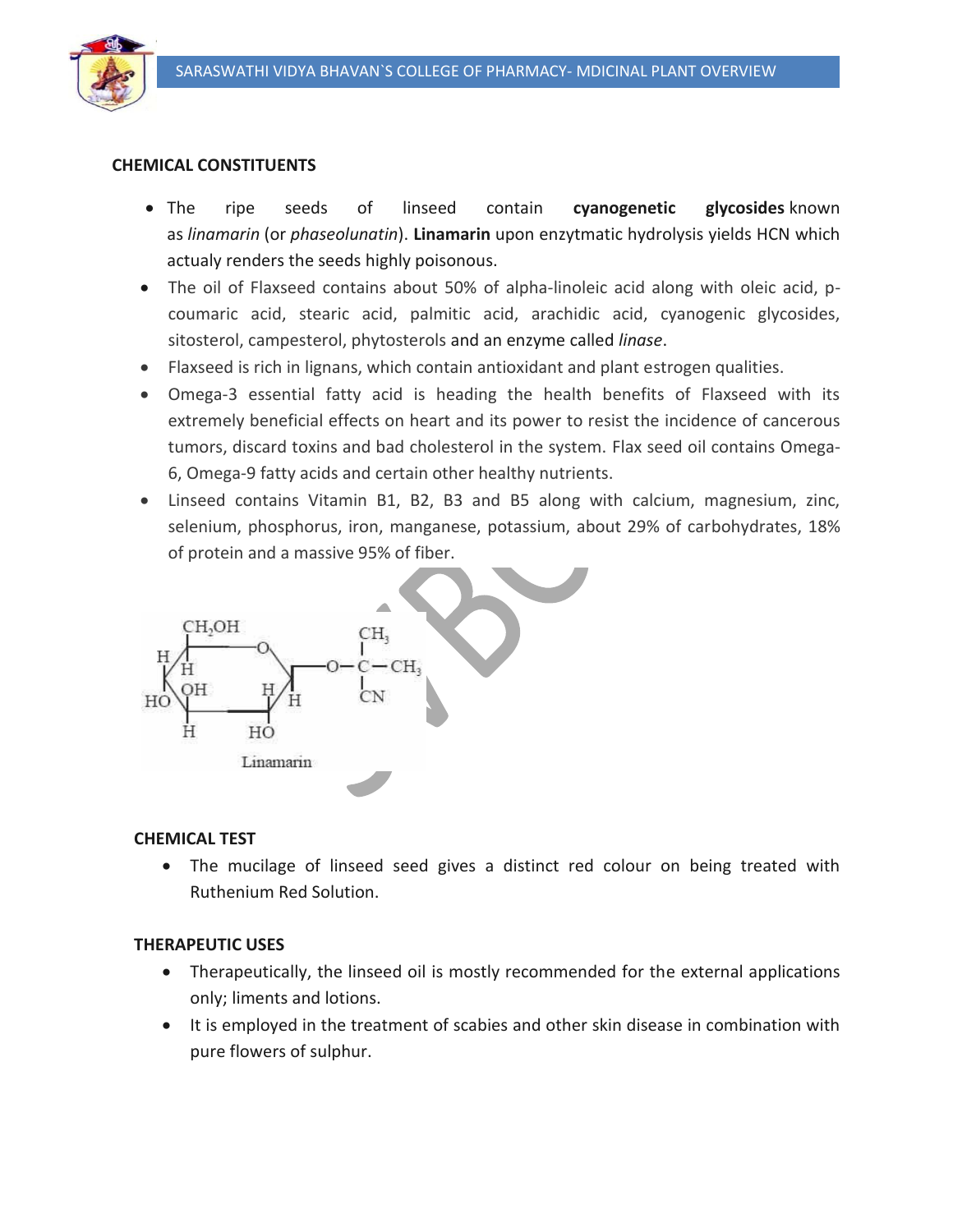

- As the linseed oil has an inherent very high **'iodine value'** it is used mostly in the preparation of non staining **'Iodine Ointment'** and several other products such as: **'Cresol with Soap.**
- Commercially, it is one of the most important **'drying oil;** and, therefore, substantially huge amounts are exclusively used for varnishes and paints.
- Linseed oil finds its extensive application in the manufacturer of soap, grease, polymer, plasticizer,polish and linoleum.
- Linseed seeds source of essential fatty acids supplement
- The lignans obtained from the seed cake left after the extraction of fixed oil is used as nutraceutical as phytoestrogen



**Neuroprotective**